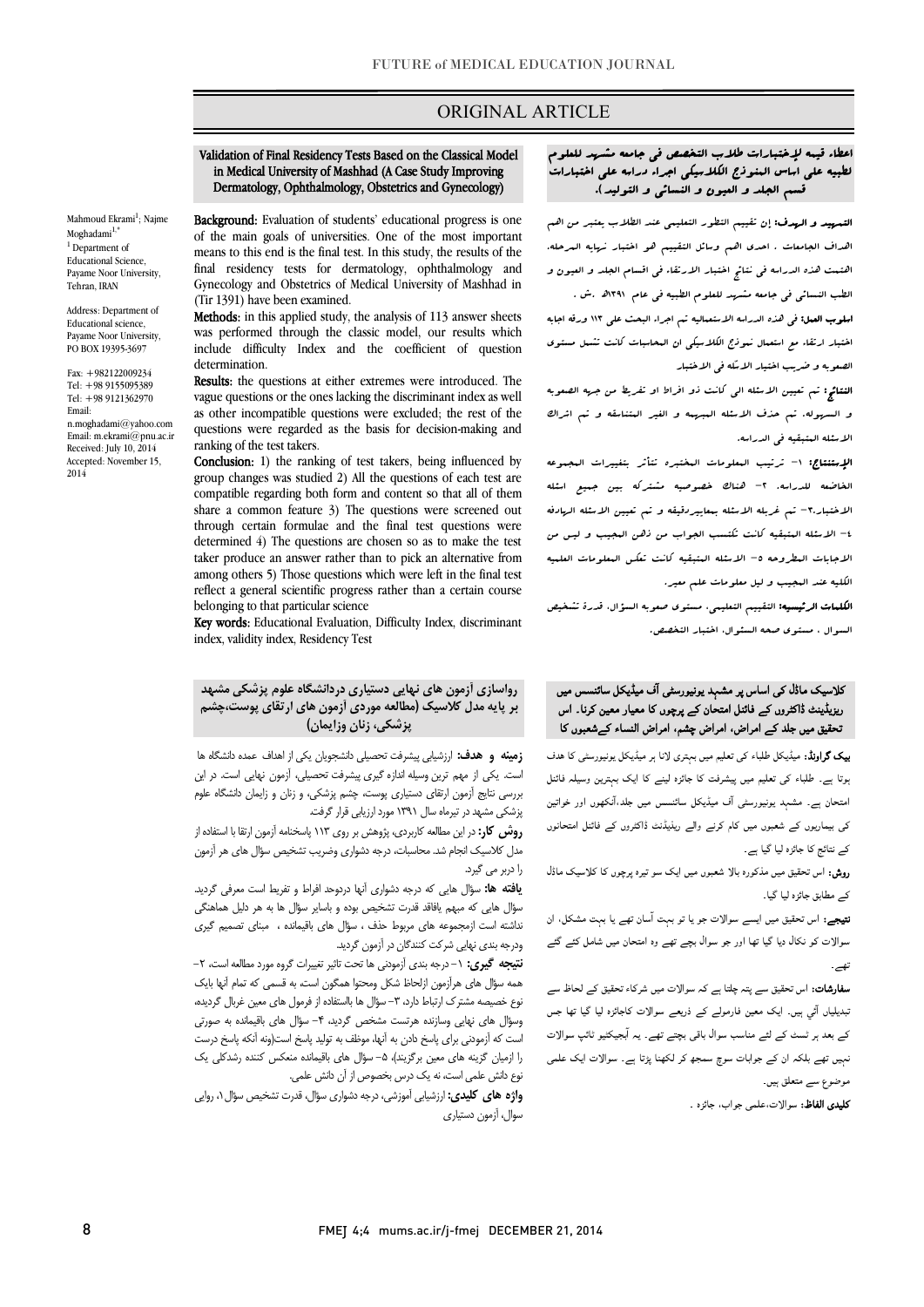## INTRODUCTION

Evaluation of students' educational progress is one of the main goals of universities as this can help assess the rate of students' learning and finally, the rate to which educational goals have been fulfilled (1). Assessment is one of the major aspects of the educational process to figure out the strengths and weaknesses of education and to increase the strengths, correct deficiencies and take some further positive steps in the modification and correction of the educational system (2). Educational evaluation is meant to determine quality and in achievement evaluation, quality is defined as the rate of students' achieving knowledge, skills, and abilities (4). The most essential means to his end is test (3).In general; two types of exams are used in educational evaluationto overlap. 1) Formative tests which are usually used for step-by-step assessment. The main goal is to improve learning, modify teaching methods, and correct educational deficiencies; this is usually given by the teacher or professor on one or some sections of the educational content. 2) Summative test which is usually given at the end of a course by the specialized department in order to distinguish and rank the test takers, and issue certificates (5). In this study, the results of the final residency test in Mashhad University of Medical Sciences are considered as a summative test.

In the field of medical education, educational progress is of greater significance; thus, it not only does it pursue the goals to be achieved by other common tests in other fields, but it also must investigate further details like the decisionmaking competence, the competence to retrieve memorized information and to use them well, and open-mindedness in dealing with the patient's problem. Another important aspect of these tests in medicine is the investigation of students' practical skills since excellence in medicine means obtaining great knowledge along with skillful usage; therefore, those tests which can assess the above-mentioned skills are the most indispensible (6).Medical universities are responsible for training skillful professionals; that makes medical education to be repeatedly investigated and correct deficiencies to improve itself (7).

The goal of this study is to investigate the validation of residency test questions

#### METHODS

This research is classified as a descriptive evaluative study and an applied research.

The measuring tool, used in this research, was the students' answer sheets in the final residency test (totally 113) of Mashhad Medical University in Tir 1391, which were handed in by obtaining the university and the department of education sanction. Moreover, due to moral reasons, the names and specifications of students are not indicated; in other words, the results were merely used for implementing the study. In this study, the annual final residency test of students of Mashhad medical University in three fields, namely Dermatology, Ophthalmology, and Gynecology and Obstetrics, were taken as the sample, in which 150 multiplechoice questions, which were equally the same for all  residents, but the passing score of which depended on the study level, respectively 65, 75, 85, and 95 for four successive years, were the basis of this research. The total score was 150.

were considered as very hard, and the ones with as high level of difficulty as 0.9 or more were regarded as very easy. Besides, the questions with  $0 < R_{\text{pbis}} < 0.1$ , lacked the discriminant index and the ones with  $R_{\text{pbis}} < . 0.1$ , and the whole test, which meant that weak students had answered the question right more than the strong ones; such questions lacked the discriminant index. In both of the former cases the questions were considered as invalid and score is determined. The raw score before and after are not comparable as the total number of questions is lower than 150. Therefore, the achievement scores of the test takers before and after elimination of invalid questions have been The questions with as low level of difficulty as 0.1 or less represented a negative correlation between the question required modification or removal, after which the final reportedas a percentage.

 In answering the question "to what extent can a question with two values (namely zero and one) contribute to the total score?" a two-point correlation coefficient will serve as an appropriate model. This coefficient is the index of the values while the others score distribution is continuous; it can be calculated from the following formula: correlation of two variables, one of which has only two

$$
r_{\rm Pbis} = \frac{M_{\rm p} - M_{\rm t}}{S_{\rm t}} \sqrt{\frac{p}{q}}
$$

 p= the ratio of the participants who answered the question correctly

 incorrectly  $q=$  the ratio of the participants who answered the question

 Mp= the average number of all the participants who answered the question correctly

 $Mt =$  the average number of all the participants

 $St$  the standard deviation of all the scores

 The distribution of the scores of 113 participants in the final residency test of Dermatology, Ophthalmology and Gynecology and Obstetrics of Tir 1391, announced by the department of education reveals that:

 including 7 men and 10 women; 41 participants sat the final residency test of Ophthalmology, including 31 men and 10 women; and finally, 55 participants sat the final residency slight discrepancy between the final scores calculated in this study and the ones announced by the department of education, the scores obtained in this research were taken as the basis for further analysis. 17 participants sat the final residency test of Dermatology, test of Gynecology and Obstetrics, all women. Given the

## RESULTS

As mentioned above, if  $p < 0.1$ , then the question is very hard and if  $p > 0.9$ , then the question is very easy. If  $r_{\text{Pbis}}$  < 0.1, the question is unable to discriminate, hence invalid, and must be modified or omitted. As a result, the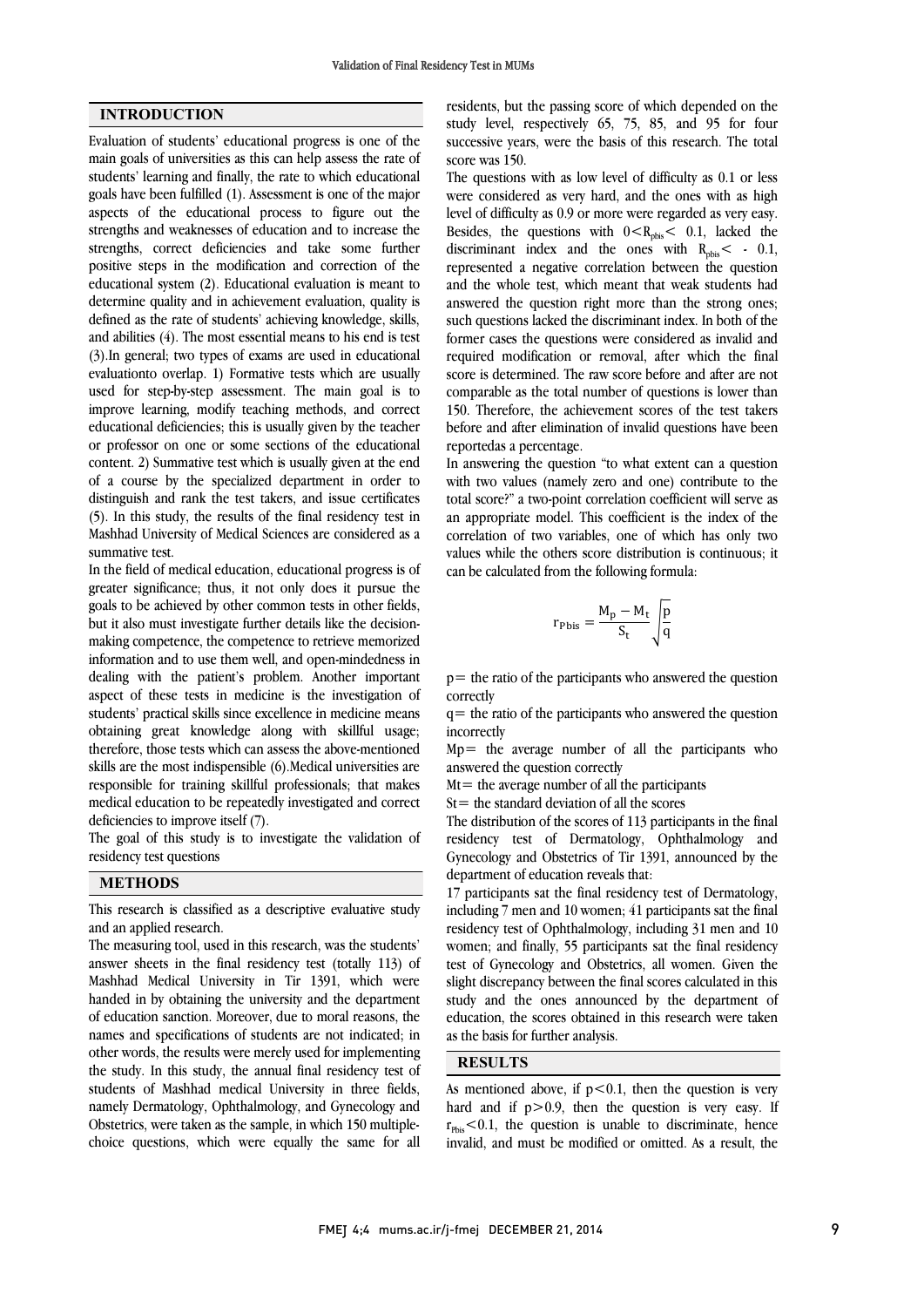very easy, very hard, and invalid questions were specified. The final results for the residency test of these 3 fields are presented below:

9 questions from the Dermatology residency test were very illustrated as  $p=0.941$  and the discriminant index as  $0.111 < R_{\text{pbis}} < 0.433$ , all of which is valid. On the other hand, there was only one very hard, but valid question with the level of difficulty of  $0.059$  and discriminant index of ranging from  $0.118$  (items: 44 and 79) to 0.882 (items: 16, 97, 99, and 100), and discriminant index, ranging from - 0.358 (item: 135) to 0.097 (items: 1 and 63) were regarded (items:  $47$ ,  $134$ ) to  $1.000$ , and the discriminant index, from  $0.273$  (item: 134) to 0.093 (item: 47) were very easy but invalid. Totally, 52 items from Dermatology test were taken as invalid (indiscriminant), and there remained 98 perfectly easy but still valid, the level of difficulty of which was 0.107. However, 41 items with the level of difficulty, as invalid. 11 items with the level of difficulty, from 0.941 valid items.

 14 items from the Ophthalmology residency test were very easy but still valid, the level of difficulty of which was illustrated as  $0.902 < p < 0.976$  and the discriminant index as 0.106 (item: 93)  $\langle R_{\text{pbis}} \rangle \langle 0.424 \rangle$  (item:121), all of which items; consequently discriminating the much stronger participants from the rest was not possible.In addition, 28 items with the level of difficulty, ranging from 0.244 (item: 9) to 0.878 (items: 43, 70, 90), and discriminant index, were regarded as invalid. 3 items with the level of difficulty of 0.976 (items: 85, 110, 142), and the discriminant index, from -0.158 (item: 110) to 0.037 (item: 142) were very easy but invalid. In general, 31invalid items from Ophthalmology test wereremoved, hence there remained 119 perfectly valid were valid. On the other hand, there were no very hard ranging from -0.260 (item: 35) to 0.097 (items: 63 and 94) items.

 11 items from the Gynecology and Obstetrics residency test were very easy but still valid, of which the level of difficulty was ranging from 0.909 (items 66 and 41)  $\leq p \leq 0.964$ 0.143 (item: 131)  $\langle R_{\text{pbis}} \rangle$  0.434 (item:41). In contrast, there were 2 very hard but valid items (25 and 68) with the (Items: 26, 37, 76) and the discriminant index was between

 level of difficulty between 0.073 and 0.091, and the discriminant index from 0.132 to 0.369. 19questions with the level of difficulty, ranging from 0.145 (item: 137) to 0.891  $($ item:  $150$ , and discriminant modes, ranging non-0.200  $($ item:  $35)$  to 0.097 (items:  $63$  and 94) were regarded as invalid. 3 items with the level of difficulty of 0.976 (items: 85, 110, 142), and the discriminant index, from -0.311 (item: 51) to 0.093 (item: 89) were invalid. Another 11 questions with the level of difficulty between  $0.909$  (items:  $21, 101, 106, q43$ ) between  $-0.064$  (item: 21) and 0.094 (item: 40) were very easy but invalid; hence lacking the discriminant index. This test included a hard bbut invalid item. In general, 31 invalid items from Ophthalmology residency test were omitted, (item: 118), and discriminant index, ranging from-0.260 and 1.000 (items: 9, 50, 56, 67) and the discriminant index leaving 119 perfectly valid items behind.

 After removing the invalid items, the final evaluation was conducted. In order for making a better comparison of scores before and after the elimination of invalid questions, the percentage of correct answers, before and after omission, are illustrated for each group in a separate table.

As can be seen in table 1, the test takers (No. 7 and 17) passed the test before removing the invalid items but failed afterwards.Although, the participant in the  $12<sup>th</sup>$  row failed, passed under both circumstances, the ranking of top both before and after the modification, and the rest of them students might as well be different.

 As can be seen in table 2, the test taker (No. 39) was the only one who passed the test before removing the invalid  $23<sup>rd</sup>$  row failed, both before and after the modification, and the rest of them passed under both circumstances, the items but failed afterwards. Although, the participant in the ranking of top students may as well change.

As can be seen in table 3, the test takers in the  $1^{st}$ ,  $3^{rd}$ ,  $8^{th}$ , but failed afterwards. The ranking of top students may as well change under either circumstance, so that although the participants in the  $11<sup>th</sup>$  and  $36<sup>th</sup>$  row were jointly ranked as the top students (1/5) and the ones in the  $18<sup>th</sup>$  and  $25<sup>th</sup>$  row the only top student, followed by the  $36<sup>th</sup>$  and the  $11<sup>th</sup>$  as  $34<sup>th</sup>$ , and  $54<sup>th</sup>$  rows passed before removing the invalid items held the  $3<sup>rd</sup>$  rank (3/5), the 25<sup>th</sup> test taker was announced as the second-best and the third.

| Table 1. The percentage of initial and ultimate success in Dermatology residency test $(n=17)$ |                                  |                   |                                 |     |                    |                                  |                   |                                 |              |  |
|------------------------------------------------------------------------------------------------|----------------------------------|-------------------|---------------------------------|-----|--------------------|----------------------------------|-------------------|---------------------------------|--------------|--|
| ultimate<br>result                                                                             | percentage of<br>ultimate result | initial<br>result | percentage of<br>initial result | No. | ultimate<br>result | percentage of<br>ultimate result | initial<br>result | percentage of<br>initial result | No.          |  |
| pass                                                                                           | 76.53                            | pass              | 72.67                           | 10  | pass               | 58.16                            | pass              | 60.67                           |              |  |
| pass                                                                                           | 75.51                            | pass              | 69.33                           | 11  | pass               | 74.49                            | pass              | 69.33                           | 2            |  |
| fail                                                                                           | 43.88                            | fail              | 54                              | 12  | pass               | 61.22                            | pass              | 62                              | 3            |  |
| pass                                                                                           | 69.39                            | pass              | 68                              | 13  | pass               | 53.06                            | pass              | 56.67                           | 4            |  |
| pass                                                                                           | 65.31                            | pass              | 64                              | 14  | pass               | 70.41                            | pass              | 67.33                           | 5            |  |
| pass                                                                                           | 58.16                            | pass              | 60.67                           | 15  | pass               | 88.77                            | pass              | 77.33                           | 6            |  |
| pass                                                                                           | 58.16                            | pass              | 60                              | 16  | fail               | 36.73                            | pass              | 48                              | $\mathbf{r}$ |  |
| fail                                                                                           | 39.80                            | pass              | 48                              | 17  | pass               | 93.88                            | pass              | 80.67                           | 8            |  |
|                                                                                                |                                  |                   |                                 |     | pass               | 73.47                            | pass              | 71.33                           | 9            |  |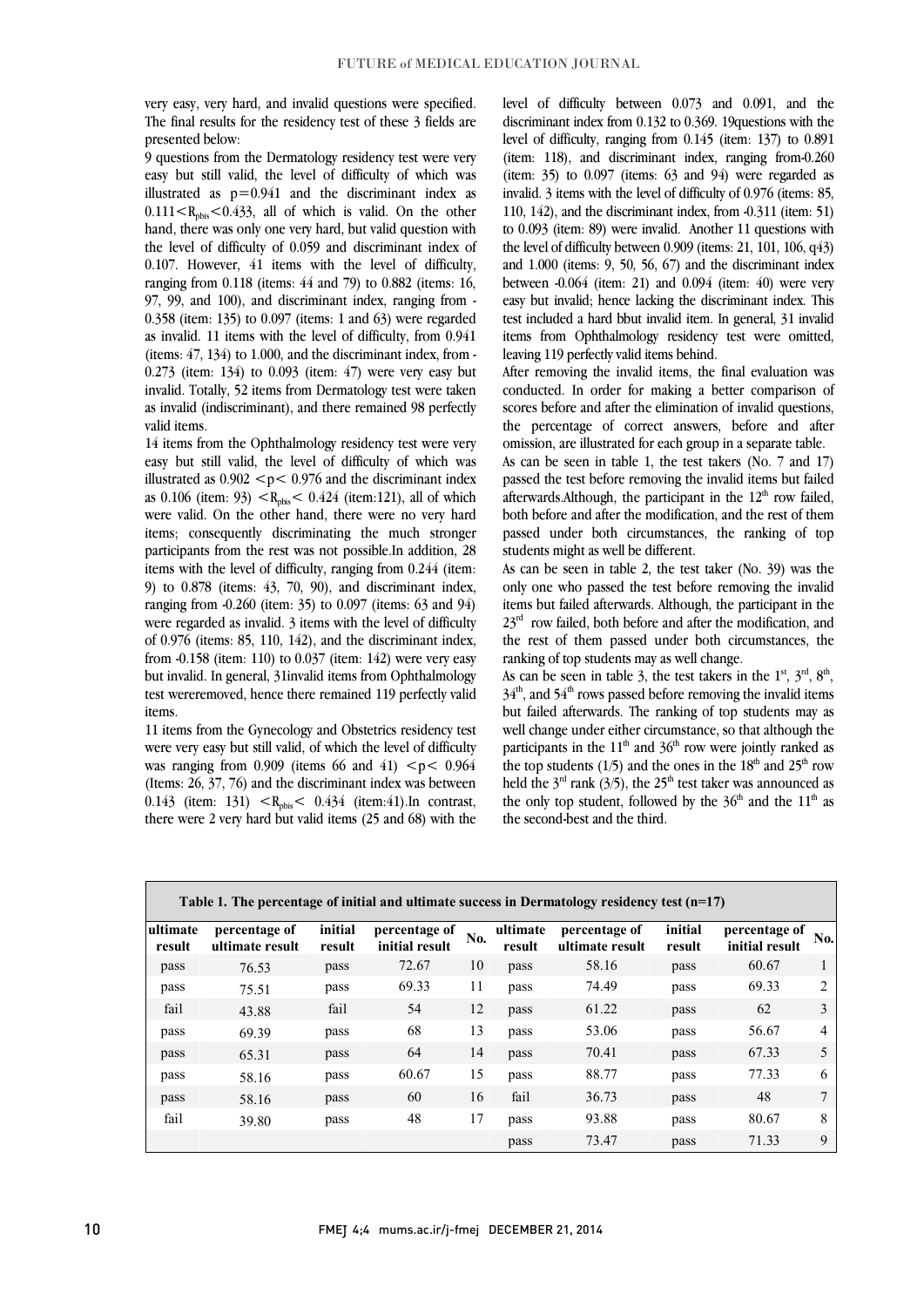$\overline{\phantom{a}}$ 

| Table 2. The percentage of initial and ultimate success in Ophthalmology residency test (n=41) |                                  |                   |                                 |     |        |                                                          |      |                                 |                         |
|------------------------------------------------------------------------------------------------|----------------------------------|-------------------|---------------------------------|-----|--------|----------------------------------------------------------|------|---------------------------------|-------------------------|
| ultimate<br>result                                                                             | percentage of<br>ultimate result | initial<br>result | percentage of<br>initial result | No. | result | ultimate percentage of initial<br>ultimate result result |      | percentage of<br>initial result | No.                     |
| pass                                                                                           | 79.832                           | pass              | 76.667                          | 22  | Pass   | 57.983                                                   | Pass | 60.667                          | 1                       |
| fail                                                                                           | 26.891                           | fail              | 37.333                          | 23  | Pass   | 79.832                                                   | Pass | 72.667                          | $\overline{2}$          |
| Pass                                                                                           | 83.193                           | Pass              | 77.333                          | 24  | Pass   | 79.832                                                   | Pass | 75.333                          | $\overline{\mathbf{3}}$ |
| Pass                                                                                           | 89.076                           | Pass              | 84.667                          | 25  | Pass   | 59.664                                                   | Pass | 60.667                          | 4                       |
| Pass                                                                                           | 78.992                           | Pass              | 76.667                          | 26  | pass   | 65.546                                                   | Pass | 66.000                          | 5                       |
| Pass                                                                                           | 66.387                           | Pass              | 63.333                          | 27  | Pass   | 76.471                                                   | Pass | 72.667                          | 6                       |
| Pass                                                                                           | 88.235                           | Pass              | 84.667                          | 28  | Pass   | 60.504                                                   | Pass | 62.000                          | $\tau$                  |
| Pass                                                                                           | 72.269                           | Pass              | 69.333                          | 29  | Pass   | 66.387                                                   | Pass | 66.667                          | 8                       |
| Pass                                                                                           | 46.218                           | Pass              | 50.667                          | 30  | Pass   | 67.227                                                   | Pass | 66.000                          | 9                       |
| Pass                                                                                           | 57.983                           | Pass              | 57.333                          | 31  | pass   | 80.672                                                   | Pass | 76.667                          | 10                      |
| Pass                                                                                           | 69.748                           | Pass              | 70.667                          | 32  | Pass   | 83.193                                                   | Pass | 78.000                          | 11                      |
| Pass                                                                                           | 82.353                           | Pass              | 79.333                          | 33  | Pass   | 61.345                                                   | pass | 62.667                          | 12                      |
| Pass                                                                                           | 59.664                           | Pass              | 60.667                          | 34  | Pass   | 46.218                                                   | Pass | 47.333                          | 13                      |
| Pass                                                                                           | 70.588                           | Pass              | 70.000                          | 35  | Pass   | 86.555                                                   | Pass | 80.667                          | 14                      |
| Pass                                                                                           | 58.824                           | Pass              | 58.667                          | 36  | Pass   | 84.034                                                   | Pass | 80.000                          | 15                      |
| Pass                                                                                           | 88.235                           | Pass              | 83.333                          | 37  | Pass   | 73.950                                                   | Pass | 71.333                          | 16                      |
| pass                                                                                           | 75.630                           | Pass              | 72.000                          | 38  | Pass   | 68.908                                                   | Pass | 67.333                          | 17                      |
| fail                                                                                           | 38.655                           | Pass              | 45.333                          | 39  | pass   | 48.739                                                   | Pass | 52.667                          | 18                      |
| Pass                                                                                           | 54.622                           | Pass              | 54.667                          | 40  | Pass   | 47.899                                                   | Pass | 50.667                          | 19                      |
| pass                                                                                           | 67.227                           | Pass              | 64.667                          | 41  | Pass   | 66.387                                                   | Pass | 66.000                          | 20                      |
|                                                                                                |                                  |                   |                                 |     | pass   | 60.504                                                   | pass | 60.000                          | 21                      |

The column representing the percentage of the ultimate success is based on the items which truly discriminate students' achievements and progress. These summative tests include 150 multiple-choice questions, which are the same for all the residents but the minimum pass level varies due to the educational level. Simply put, these minimum scores are 65, 75, 85, and 95 for first- to fourth-level residents. For instance, the university does not let a third- to fourth-level student, who has not yet received the score of 85 reach a higher level.In the column before the last, the percentage of residents' ultimate success is illustrated (after the omission of invalid questions).

In table 1, the  $7<sup>th</sup>$  test taker managed to pass the test when it contained 150 items, but after the removal of invalid ones and calculating the percentage of ultimate success was banned from going on to the next level. On the other hand, the percentage of success increased effectively for the  $2<sup>nd</sup>$ .  $5<sup>th</sup>$ ,  $6<sup>th</sup>$ ,  $8<sup>th</sup>$ , and  $11<sup>th</sup>$  participants in Dermatology so that they are placed in better and more realistic professional positions.

Table 2 presents the results of the Ophthalmology residency test, in which the  $4<sup>th</sup>$  column on the left represents the initial percentage of success in a 150-item test. The figures in the  $2<sup>nd</sup>$  column on the left, however, illustrate the ultimate percentage of success in a 119-item test. After initial calculations, the  $39<sup>th</sup>$  test taker managed to pass the test when it contained 150 items, but after the removal of

 invalid ones and calculating the percentage of ultimate success was banned from going on to the next level. In based on the initial percentage of success (84.667); though after the ultimate calculations, the  $25<sup>th</sup>$  test taker received the highest rank in the group. contrast, the  $25<sup>th</sup>$  and  $28<sup>th</sup>$  participants scored the same

 Table 3, representing the Gynecology and Obstetrics after the removal of 31 items. According to the 150-item test scores, all the residents managed to pass and go on to the next level; however, the  $1^{st}$ ,  $3^{rd}$ ,  $8^{th}$ ,  $34^{th}$ , and  $54^{th}$  participants failed after the removal of invalid ones and could not get a profited to the next force. Furthermore, the 11 thin 30 participants scored equally the highest, based on the initial percentage of success (86.000); though after the ultimate calculations, the  $25<sup>th</sup>$  test taker received the highest rank in the group (89.831). residency test results, depicts the changes which took place promotion to the next level. Furthermore, the  $11<sup>th</sup>$  and  $36<sup>th</sup>$ 

### DISCUSSION

 The purpose of this study was to further the quality of achievement tests, applied for students' evaluation in upgrade residency tests, through recent theories in well as applying technology to increase the accuracy of classical model-based calculations for residency students. The analysis was carried out to reduce the sources of errors, determine proper items, identify the questions in need of analyzing the questions, such as the classical test model as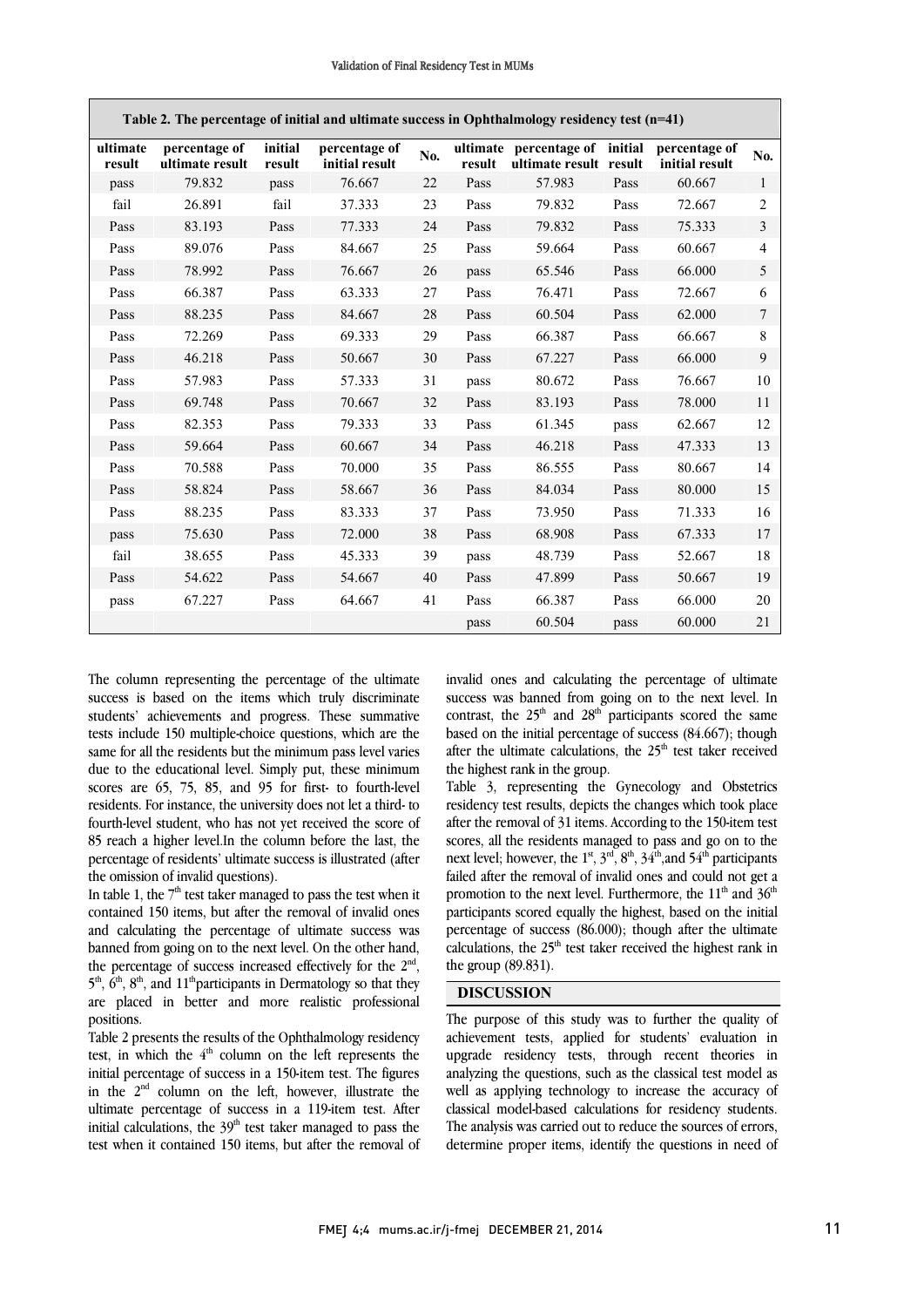| Table 3. The percentage of initial and ultimate success in Gynecology and Obstetrics residency test (n=55) |                                  |                   |                                 |     |                    |                                  |                   |                                 |                  |  |
|------------------------------------------------------------------------------------------------------------|----------------------------------|-------------------|---------------------------------|-----|--------------------|----------------------------------|-------------------|---------------------------------|------------------|--|
| ultimate<br>result                                                                                         | percentage of<br>ultimate result | initial<br>result | percentage of<br>initial result | No. | ultimate<br>result | percentage of<br>ultimate result | initial<br>result | percentage of<br>initial result | No.              |  |
| pass                                                                                                       | 62.712                           | Pass              | 63.333                          | 29  | fail               | 36.441                           | Pass              | 44.000                          | $\mathbf{1}$     |  |
| Pass                                                                                                       | 71.186                           | Pass              | 71.333                          | 30  | Pass               | 81.356                           | Pass              | 79.333                          | $\overline{2}$   |  |
| Pass                                                                                                       | 84.746                           | Pass              | 82.000                          | 31  | fail               | 42.373                           | Pass              | 49.333                          | $\overline{3}$   |  |
| Pass                                                                                                       | 51.695                           | Pass              | 55.333                          | 32  | Pass               | 77.119                           | Pass              | 76.667                          | $\overline{4}$   |  |
| Pass                                                                                                       | 54.237                           | Pass              | 60.667                          | 33  | Pass               | 64.407                           | Pass              | 64.667                          | 5                |  |
| fail                                                                                                       | 33.898                           | Pass              | 44.000                          | 34  | Pass               | 79.661                           | Pass              | 78.000                          | 6                |  |
| Pass                                                                                                       | 50.847                           | Pass              | 55.333                          | 35  | Pass               | 54.237                           | Pass              | 58.000                          | $\boldsymbol{7}$ |  |
| Pass                                                                                                       | 88.983                           | Pass              | 86.000                          | 36  | fail               | 49.153                           | Pass              | 55.333                          | 8                |  |
| Pass                                                                                                       | 74.576                           | Pass              | 72.667                          | 37  | Pass               | 70.339                           | Pass              | 71.333                          | 9                |  |
| Pass                                                                                                       | 71.186                           | Pass              | 70.000                          | 38  | Pass               | 82.203                           | Pass              | 82.000                          | 10               |  |
| Pass                                                                                                       | 50.000                           | Pass              | 55.333                          | 39  | Pass               | 87.288                           | Pass              | 86.000                          | 11               |  |
| Pass                                                                                                       | 85.593                           | Pass              | 82.667                          | 40  | Pass               | 73.729                           | Pass              | 73.333                          | 12               |  |
| Pass                                                                                                       | 80.508                           | Pass              | 78.667                          | 41  | Pass               | 72.881                           | Pass              | 72.000                          | 13               |  |
| Pass                                                                                                       | 80.508                           | Pass              | 78.667                          | 42  | Pass               | 81.356                           | Pass              | 78.667                          | 14               |  |
| Pass                                                                                                       | 65.254                           | Pass              | 66.000                          | 43  | Pass               | 75.424                           | Pass              | 72.667                          | 15               |  |
| Pass                                                                                                       | 63.559                           | Pass              | 65.333                          | 44  | Pass               | 63.559                           | Pass              | 65.333                          | 16               |  |
| Pass                                                                                                       | 67.797                           | Pass              | 70.000                          | 45  | Pass               | 49.153                           | Pass              | 55.333                          | 17               |  |
| Pass                                                                                                       | 72.034                           | Pass              | 73.333                          | 46  | Pass               | 86.441                           | Pass              | 84.667                          | 18               |  |
| Pass                                                                                                       | 63.559                           | Pass              | 66.000                          | 47  | Pass               | 57.627                           | Pass              | 60.667                          | 19               |  |
| Pass                                                                                                       | 59.322                           | Pass              | 64.667                          | 48  | Pass               | 61.017                           | Pass              | 64.000                          | 20               |  |
| Pass                                                                                                       | 69.492                           | Pass              | 70.000                          | 49  | Pass               | 83.898                           | Pass              | 82.000                          | 21               |  |
| Pass                                                                                                       | 58.475                           | Pass              | 60.667                          | 50  | Pass               | 62.712                           | Pass              | 64.667                          | 22               |  |
| Pass                                                                                                       | 40.678                           | Pass              | 47.333                          | 51  | Pass               | 81.356                           | Pass              | 78.667                          | 23               |  |
| Pass                                                                                                       | 81.356                           | Pass              | 78.667                          | 52  | Pass               | 55.085                           | Pass              | 59.333                          | 24               |  |
| Pass                                                                                                       | 83.051                           | Pass              | 81.333                          | 53  | Pass               | 89.831                           | Pass              | 84.667                          | 25               |  |
| fail                                                                                                       | 42.373                           | Pass              | 50.000                          | 54  | Pass               | 72.881                           | Pass              | 73.333                          | 26               |  |
| Pass                                                                                                       | 68.644                           | Pass              | 69.333                          | 55  | Pass               | 66.102                           | Pass              | 67.333                          | 27               |  |
|                                                                                                            |                                  |                   |                                 |     | Pass               | 61.864                           | Pass              | 62.667                          | 28               |  |

 modification and discriminant index, and finally, to validate items and assess the relicompetence of the test.

 residency tests of Mashhad Medical University held in 1391. The evaluation included Dermatology, Ophthalmology, and Gynecology and Obstetrics residency tests of 113 participants. The results indicated that in Dermatology test, items assessed the lowest educational goal (Bloom), i.e. awareness. Only one item, on the other hand was very hard but valid (item:12), capable of assessing the highest educational goal (Bloom), i.e. evaluation and judgment. strong students from the rest. Indeed it is necessary for the very hard questions  $(p<0.1)$  to be as many as the very easy ones. Besides, 41 items were invalid, 11 of which were very easy and not able to discriminate. For instance in item 134: 134. A person suffering from dental Periapical abscess has This study was meant to evaluate 3 multiple-choice 9 items were very easy but valid, which means 6% of the However, this is not sufficient for discriminating the very

 consequently developed headache, dysphasia, fever, and adenopathy. Which complication is not observed in this phenomenon?

a. Ludwig Angina

b. Sepsis

c. Cavernous sinus thrombosis

d.Gingivitis descamativa

 takers have picked d and answered correctly, but the discriminant index (-0.273) with a minus reveals that the weaker participants have answered this item (134) correctly more in comparison to the stronger ones; thus, this item is and has to be reviewed or removed. The most serious licompetence to items such as 134 is that the negative verb is not noticed. In specialized sources for multiple-choice test development, avoiding them is strongly recommended. Likewise, in the Ophthalmology test, 14 items were the level of difficulty (0.941), that is over 94% of the test incapable of discriminating the strong ones from the rest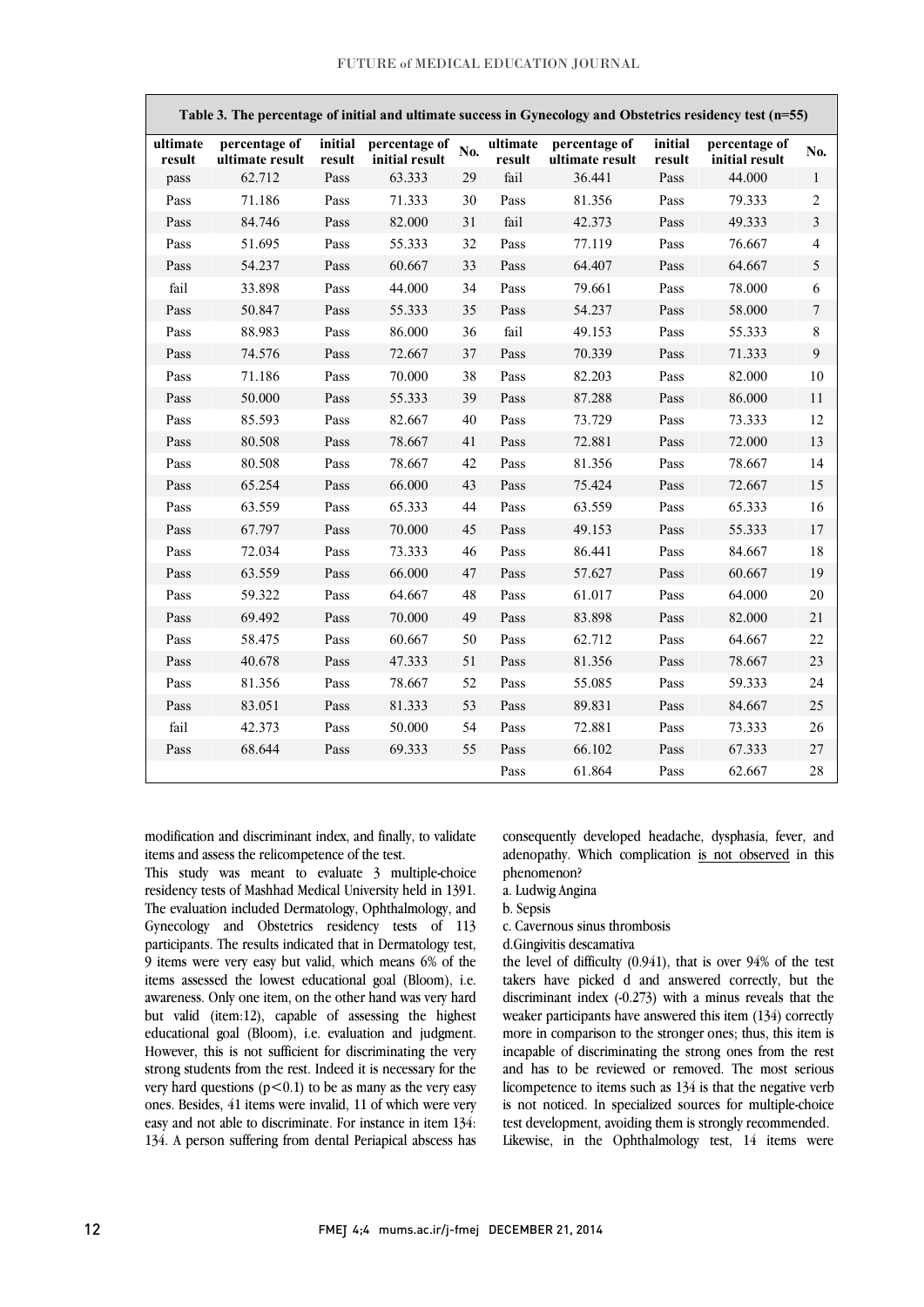considered to be very easy but valid so that around 9% of the items assessed the lowest level of educational goal, i.e. awareness. Surprisingly, there were no items for the assessment of the highest level. Moreover, 28 items were invalid, 3 of which were very easy; despite which, these items are incapable of discriminating the strong test takers from the rest. For instance, item 110:

110. In distinguishing toxoplasma retinochroiditis in HIV patients and immunocompetent ones, all the following options are true, except for :

a. The toxoplasma retinochroiditic wastes are bigger in size in HIV patients

b. The toxoplasma retinochroiditic waste pattern in HIV patients looks milliary and multifocal

c. the ocular toxoplasmosis can be accompanied by cerebral toxoplasmosis in HIV patients

d. Generally speaking, Choroidal vitreous and retin inflammatory reaction is stronger in HIV patients

The level of difficulty (0.976) indicates that over 97% of the test takers have chosen d and answered the questioncorrectly. However, the discriminant index (-0.158) with a minus reveals that the weaker participants have answered this item (110) correctly more in comparison to the stronger ones; thus, this item is incapable of discriminating the strong ones from the rest and has to be reviewed or removed from the Ophthalmology test. The most serious drawback of items such as 110 is that the word "except" is not noticed.

Also, in the Gynecology and Obstetrics test, 11 items were considered to be very easy but valid so that about 7% of the items assessed the lowest level of educational goal, i.e. awareness. On the other hand, only 2 items (25, 68) were very hard and valid to assess the highest level. Moreover, 19 items were invalid, 11 of which were very easy and only one was very hard; despite easiness, these items are incapable of discriminating the strong test takers from the rest. For instance, item 21:

21. According to College of Obstetriciansand Gynaecologists ofAmerica, the kiwi uterine systole is:

A. a kind of increase in uterine activities leading to fetal acidosis

B. the extension of a single uterine contraction for more than 2 minutes

C. the occurrence of 6 or more contractions in 10 minutes

D. the extension of a single uterine contraction for more than 1 minute

The level of difficulty (0.909) indicates that over 91% of the test takers have chosen c and answered the question correctly. However, the discriminant index (-0.064) with a minus reveals that the weaker participants have answered this item (21) correctly slightly more in comparison to the stronger ones; as a result, this item is incapable of discriminating the strong ones from the rest and has to be reviewed or removed from the test.

In the residency tests of Dermatology, Ophthalmology, and Gynecology and Obstetrics, 52, 31, and 31 items need to be removed as they are invalid; hence, it is advisable to design tests so as to assess the test takers properly and avoid any interference in their actual scores.

 In a research by Macdonad &Paunonen for investigating the question parameters and competence, the Monte Carlo technique was applied. The results suggested that the anticipation of variable parameters, based on IRT, was was in some cases less accurate. mostly exact while the same anticipation, based on CTT,

 In a study by Stage, results indicated that modern and classical models of a measurement are equally capable of predicting the test data systematically. Nevertheless, due to theory and in practice, and hence, the more exact evaluations of question and competence parameters through IRT in comparison to CTT, the IRT theory is remarkably superior. the significant resistance existing between the two, in

investigate the psychological features of the theoretical driving test items. To analyze the test, the classical model and question-answer were used. The results indicated its one dimensionality and its local independence. Moreover, data. The analysis of item parameters and the test takers revealed its simplicity and capcompetence in segregating the participants' competence, based on which the items showed a higher accuracy and coordination for less capable closer to the actual results than the one estimated through the classical model. Using the appropriate items for evaluating the competence of test takers can result in a question bank. Another research by Mam sharifi 1391 was performed to the two-parameter model is more in line with the collected test takers. The estimated competence in the IRT theory was

 parameters, namely a,b,c as well as the achievement scores (θ) in the residency tests in Mashhad Medical University. The findings depicted that in the  $1<sup>st</sup>$  residency test (10%), the  $2<sup>nd</sup>$  residency test (6.06%), the 3<sup>rd</sup>internship test (0%), the  $6<sup>th</sup>$ clerkship test (1.67%) of all the items were considered as invalid and must be removed. Amiriyan 1391 applied the IRT model to determine the 3 the  $4<sup>th</sup>$  residency test (1.39%), the 5<sup>th</sup>clerkship test (0%), and

 Taghizadeh1390 studied 6 variables (in-service test) among the staff of education and research of Tehran County. The of difficulty and discriminant index of each of which were identified. Regarding the personal manners variable, 24 items were considered as invalid and another 17 items on Quranic upbringing and its methods were not valid enough. social communication 6 items, and family relations 16 items, were not valid. The last variable, a survey on the political views of the West and Islam, 32 invalid items were identified and needed to be removed. The results indicated and Islam was invalid. questionnaire included 50 multiple-choice items, the level With regards to access to information 12 invalid items, that the test on the survey on the political views of the West

 The test items parameters in this study were defined by the classical model; therefore the probability of random correct answers is not calculated. This limitation means that this invalid items do not separately make sense; consequently, the classical model cannot be employed for the question bank. The limitation is caused by the number of subjects in the sample group, which is not generalizeable. Provided study is only applicable to the sample group, and the valid/